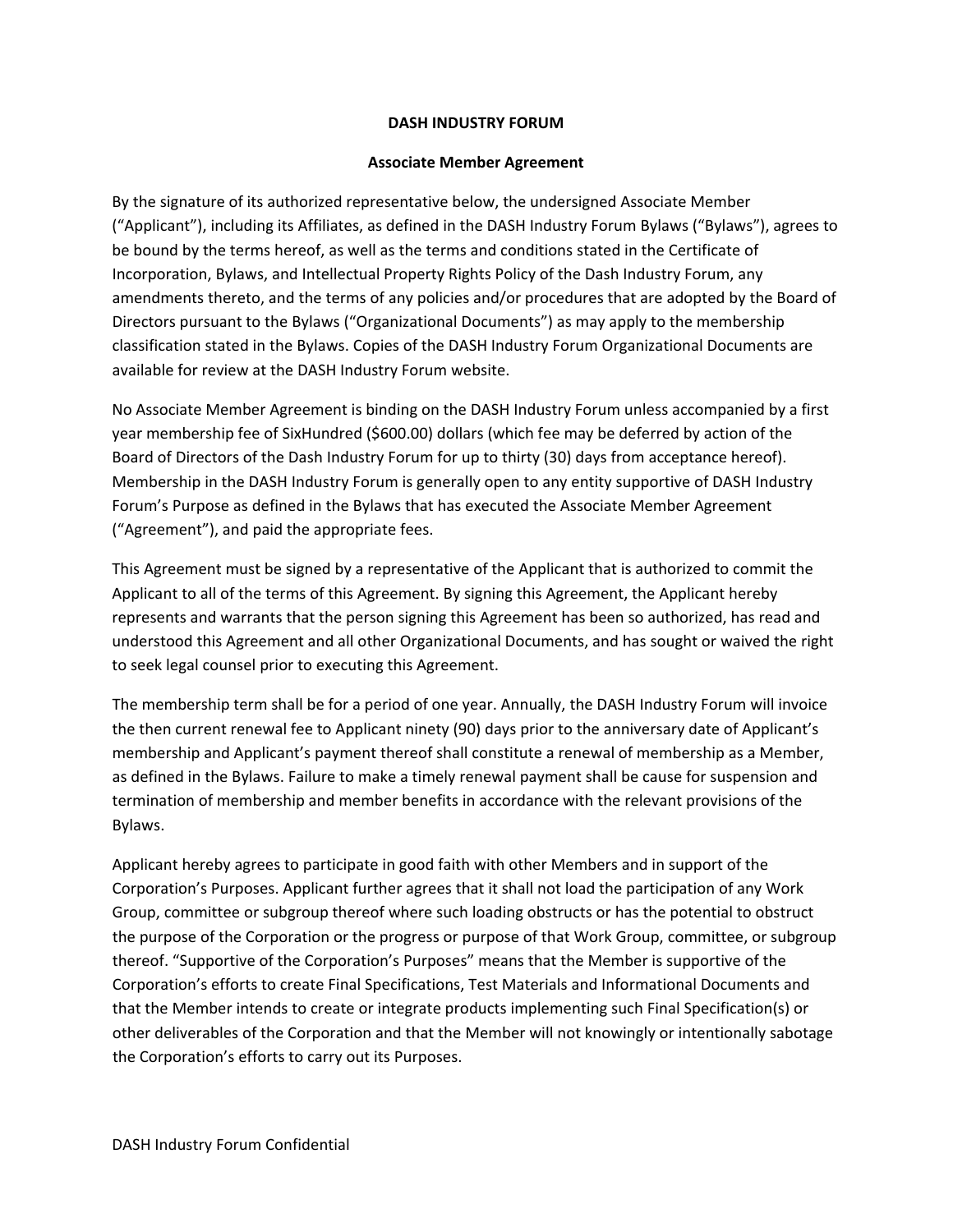This Agreement is entered into for the benefit of Applicant and the Corporation and not for the benefit of any third party. Similarly, Applicant agrees that it will not assert rights under any agreement between the Corporation and any other Member unless such agreement provides by its express terms that Applicant is an intended beneficiary of that agreement. Notwithstanding any contrary provision in this Agreement, the Applicant hereby acknowledges and agrees that each Member of the Corporation has a right under this Agreement, independent of any similar rights of the Corporation, to enforce against the Applicant, Applicant's obligations and agreements pursuant to the IPR Policy. Such rights include, but are not limited to, instituting a legal cause of action against the Applicant to compel such enforcement.

All notices required hereunder or under the Organizational Documents shall be in writing and sent to the Member's representative designated below at the address set forth below or to such addresses as such Member's representative may later specify by written notice to the Executive Director. If the Member's representative set forth below does not update his or her contact information then the Member waives any right to receive a notice that is sent to the wrong person or address provided such notice is sent to the address on record provided by the Member's representative.

NAME OF MEMBER'S REPRESENTATIVE

| DESIGNATED TO RECEIVE NOTICES: |
|--------------------------------|
| ADDRESS                        |
| EMAIL:                         |
| TELEPHONE NUMBER:              |

The undersigned agrees that once paid, all membership fees are nonrefundable for any reason, including termination of membership. Additionally, they acknowledge that their company meets the requirements of the Associate‐level membership class as outlined in Section 4.1.3 of the DASH‐IF Bylaws.

Any claim or dispute arising under or relating to this Associate Member Agreement shall be governed by the internal substantive laws of the State of Delaware, without regard to principles of conflict of laws.